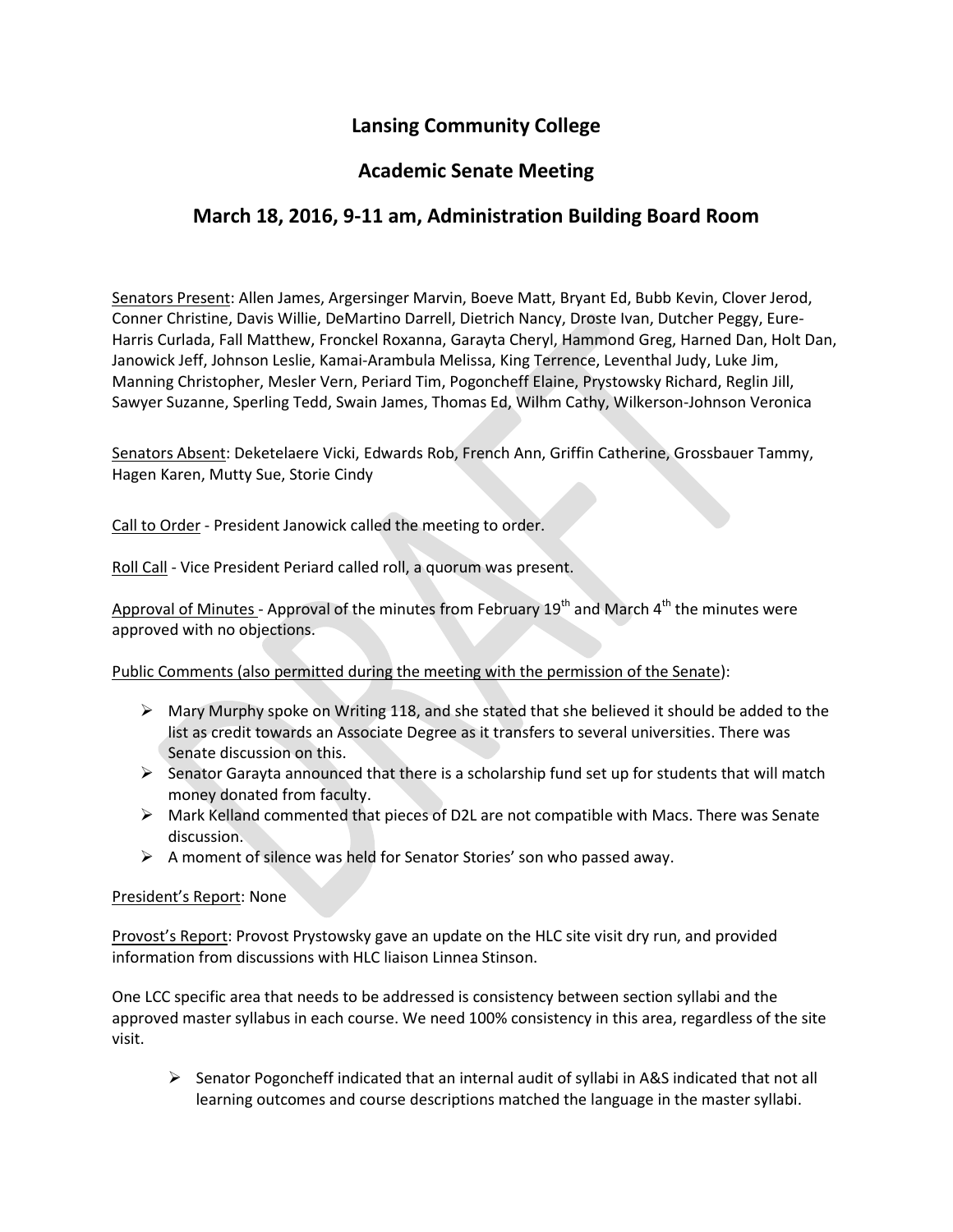- $\triangleright$  Senator Sawyer said that from a student's perspective they want consistency.
- $\triangleright$  Senator Luke stated that there will be more emphasis on assessing our processes.
- $\triangleright$  President Janowick indicated we need to get numbers on whether or not faculty are using Concourse. He also asked for senators to follow up with A&S departments and programs regarding Concourse.

What they are finding from site visitors not specific to LCC but in general:

- $\triangleright$  Criteria 4: assessment, credentialing, retention, completion, quality of educational programs
- $\triangleright$  Criteria 5: institution databases, support of educational programs, and systematic integrated planning

### Updates

The CQR Highlights Report is on the LCC HLC site page.

Senator Davis gave an update and handout on the Global Festival. The Global Festival will take place on March 30 from 10am to 4 pm in Gannon Room 244

CASL update, Assessment Framework: Senator Dutcher and Karen Hicks from the Center of Data Science. Karen presented on the plan-this will be sent out via email to review. They would like a vote taken at the next meeting. Karen will be back in two weeks to share data results that have been assessed. A survey will be sent to the Senate.

They will seek comments on April  $1^{st}$ . They will seek Senate approval during the April 15<sup>th</sup> meeting. The framework is our strategic plan for campus-wide assessment. This will consist of establishing the goals of assessment and continue with a 3 year implementation plan. There have been many discussions about how to address the creation of the plan, so we should consider this plan dynamic and annually changing. Some of the goals are:

- $\triangleright$  To create a consistent, standardized process
- $\triangleright$  To provide input and feedback.
- $\triangleright$  To produce a faculty handbook and glossary on assessment.
- $\triangleright$  To create an assessment website.
- $\triangleright$  To push out the assessment materials to the Senate and we, in turn, should push it out to our colleagues.

Elections: Secretary Manning gave an update on the current running elections. Secretary Manning will send out results and orientation information once the election results are finalized. There was Senate discussion.

HLC Update: HLC issued updated guidelines for faculty credentialing. A handout with the updates was shared. There was significant Senate discussion.